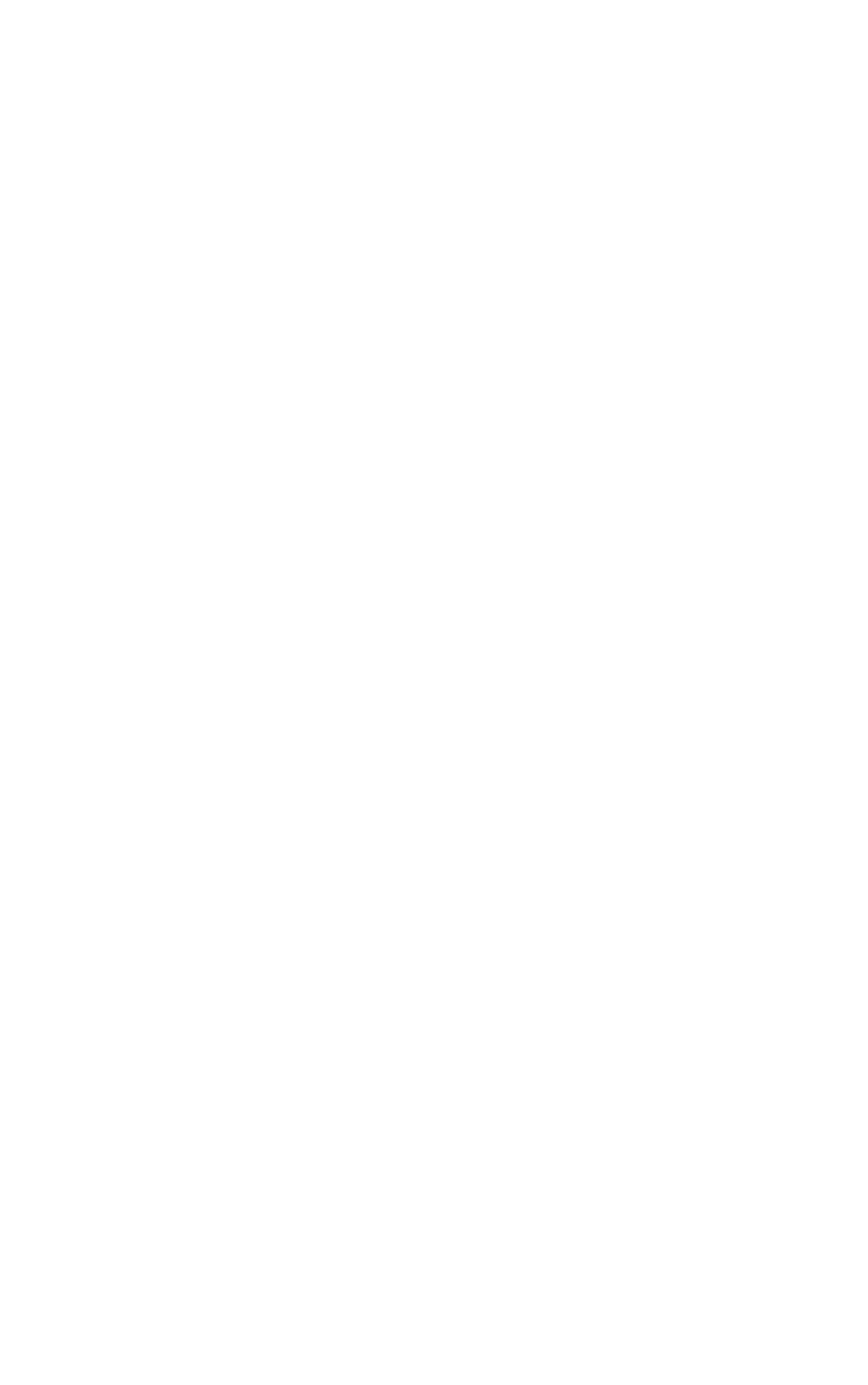## BOARD OF EDUCATION OF THE STATE OF **ILLINOIS.**

#### OFFICERS AND MEMBERS.

#### STANDING COMMITTEES.

Auditing and Finance-Baily, Capen, Sandham.<br>Building aud Grounds-Capen, Kimbrough, Robertson.<br>Text Books and Course of Instruction-Young, Kimbrough, Smith<br>Teachers and Salaries-Walker, Young, Harrington.<br>Practice Departmen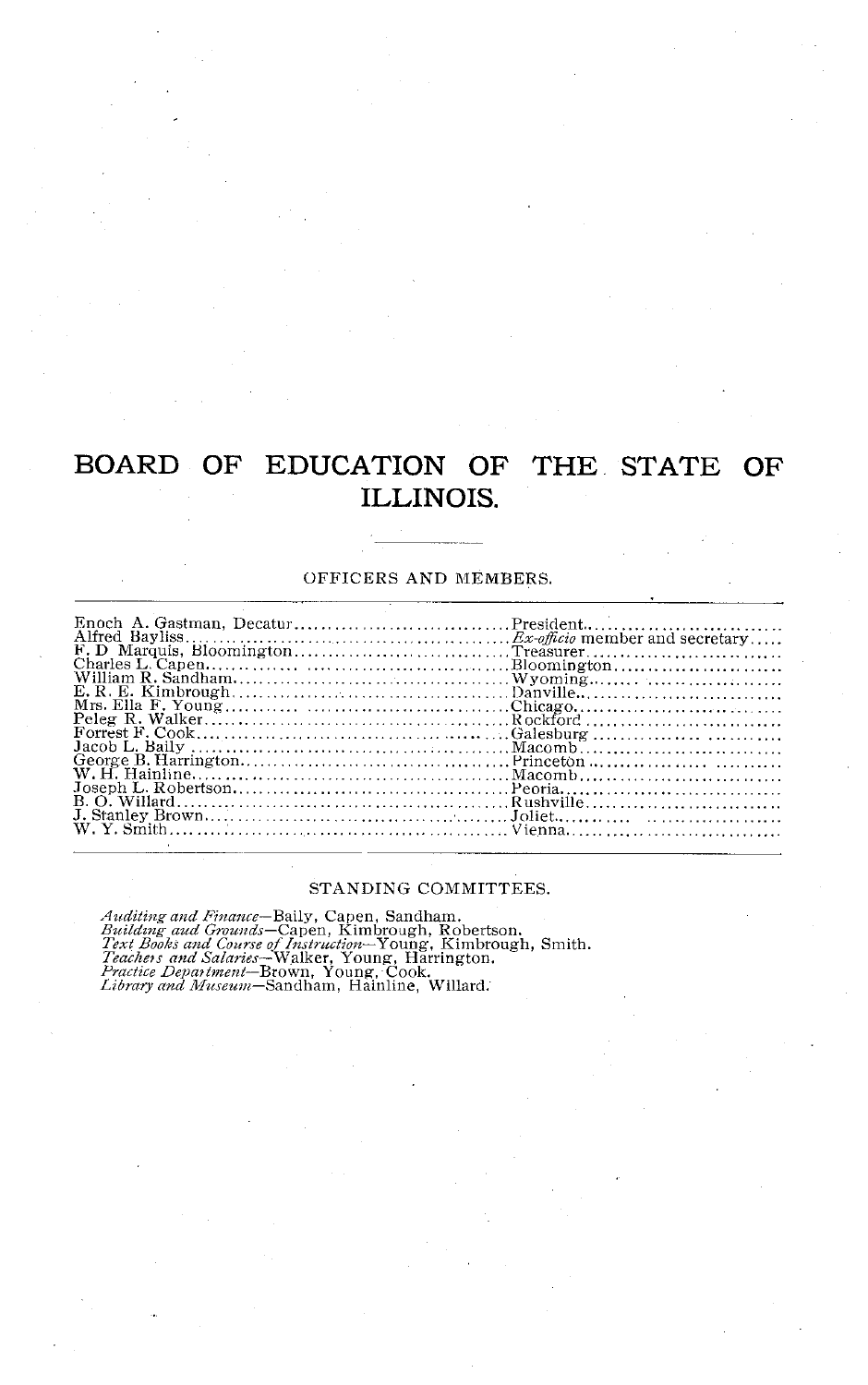### ORDER OF BUSINESS.

1. Reading, amending and adopting minutes.

2. Election of officers.

3. Report of the president of the Normal University.

4. Treasurer's report.

5. Report of special committees.

6. Report of standing committees, in order.<br>7. Communications.

Communications.

8. Motions and resolutions.

9. Unfinished business

10. General business.

#### CALENDAR FOR 1904-5.

*Opening of Training School-Sept.* 5, 1904. *Fall Term-Sept.* 12, 1904, to Dec. 2, 1904. *Winter Term*-Dec. 5, 1904, to March 10, 1905. *Spring Term-March* 20, 1905, to June 8, 1905. *First Summer Term-June* 12, 1905, to July 21, 1905. *Second Slummer Term--July* 24, 1905, to Sept. 1, 1905. *Winter Recess-Dec.* 22, 1904, to Jan. 4, 1905. *Spring Vacation*—March 11. 1905, to March 20, 1905.

ANNUAL MEETING OF THE BOARD-June 7, 1905.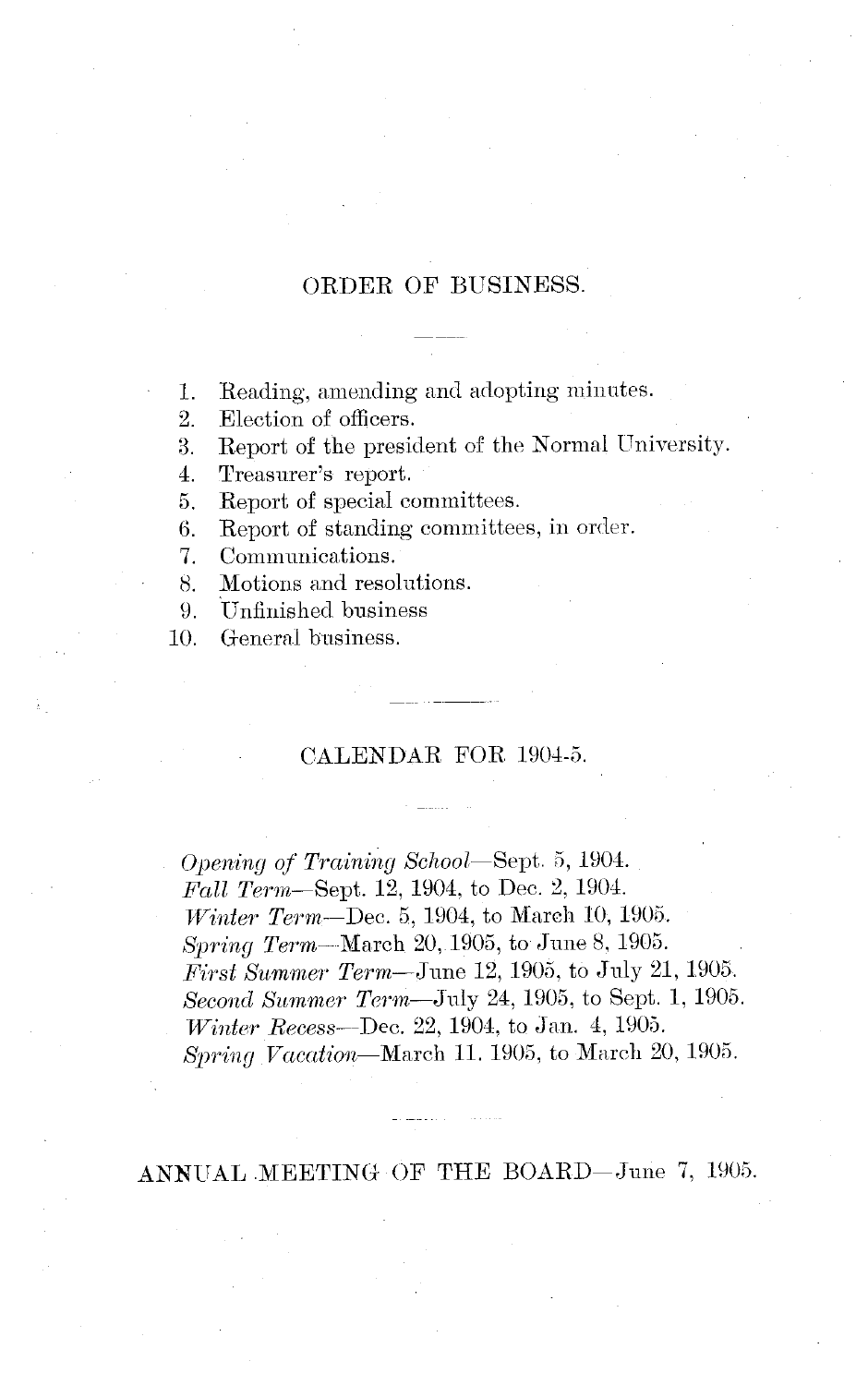### **PROCEEDINGS OF THE BOARD OF EDUCATION OF THE STATE OF ILLINOIS.**

#### REGULAR MEETING.

#### NORMAL, ILL., Dec. **21,** 1904.

The board of education met in the office of the president of the university at 9:00 o'clock a. m.

Present-Messrs. Bayliss, Brown, Capen, Gastman, Harrington, Robertson, Sandham, Smith, Walker and Willard.

The minutes of the regular meeting held June 1, 1904, were approved, as printed.

The president of the university read the following report:

#### **PRESIDENT'S REPORT.**

MR. PRESIDENT AND MEMBERS OF THE BOARD:--During the school year ending August 26, 1904, the total enrollment of Normal students was 862. Seventy Illinois counties were represented.

The attendance in the Normal department for the three terms since your last meeting is as follows:

|                                                                                         |                        | Men. Women. Total.       |                          |
|-----------------------------------------------------------------------------------------|------------------------|--------------------------|--------------------------|
|                                                                                         | 109<br>$\frac{42}{27}$ | 397<br>$\frac{127}{255}$ | 506<br>$\frac{169}{332}$ |
| New students were admitted to the Normal department during the fall<br>term as follows: |                        |                          |                          |

Men................... ........ ............... ............. <sup>40</sup> W omen .............................. .................. 65

#### Of these 77 are high school graduates.

During the fall term 53 counties were represented as follows:

|                |                                                    | 11                                                                                                                                                                                                                                                                                                                                               |
|----------------|----------------------------------------------------|--------------------------------------------------------------------------------------------------------------------------------------------------------------------------------------------------------------------------------------------------------------------------------------------------------------------------------------------------|
|                |                                                    | 116                                                                                                                                                                                                                                                                                                                                              |
|                |                                                    |                                                                                                                                                                                                                                                                                                                                                  |
|                |                                                    |                                                                                                                                                                                                                                                                                                                                                  |
| $\overline{2}$ |                                                    |                                                                                                                                                                                                                                                                                                                                                  |
| 9              |                                                    |                                                                                                                                                                                                                                                                                                                                                  |
|                |                                                    |                                                                                                                                                                                                                                                                                                                                                  |
|                |                                                    |                                                                                                                                                                                                                                                                                                                                                  |
|                |                                                    | 5                                                                                                                                                                                                                                                                                                                                                |
|                |                                                    |                                                                                                                                                                                                                                                                                                                                                  |
|                |                                                    |                                                                                                                                                                                                                                                                                                                                                  |
|                |                                                    |                                                                                                                                                                                                                                                                                                                                                  |
|                |                                                    | 10                                                                                                                                                                                                                                                                                                                                               |
|                |                                                    | 3                                                                                                                                                                                                                                                                                                                                                |
|                |                                                    |                                                                                                                                                                                                                                                                                                                                                  |
|                |                                                    |                                                                                                                                                                                                                                                                                                                                                  |
|                |                                                    |                                                                                                                                                                                                                                                                                                                                                  |
|                |                                                    |                                                                                                                                                                                                                                                                                                                                                  |
|                |                                                    |                                                                                                                                                                                                                                                                                                                                                  |
| Ÿ.             |                                                    |                                                                                                                                                                                                                                                                                                                                                  |
|                |                                                    |                                                                                                                                                                                                                                                                                                                                                  |
|                |                                                    |                                                                                                                                                                                                                                                                                                                                                  |
|                |                                                    |                                                                                                                                                                                                                                                                                                                                                  |
|                |                                                    |                                                                                                                                                                                                                                                                                                                                                  |
|                |                                                    |                                                                                                                                                                                                                                                                                                                                                  |
|                |                                                    |                                                                                                                                                                                                                                                                                                                                                  |
|                |                                                    | 10                                                                                                                                                                                                                                                                                                                                               |
|                |                                                    |                                                                                                                                                                                                                                                                                                                                                  |
|                |                                                    |                                                                                                                                                                                                                                                                                                                                                  |
|                |                                                    | 332                                                                                                                                                                                                                                                                                                                                              |
|                | 2<br>10<br>$\overline{2}$<br>1<br>3<br>3<br>ភ<br>9 | McLean<br>Macon<br>Macoupin $\ldots \ldots \ldots \ldots \ldots \ldots \ldots \ldots$<br>Madison<br>Marion<br>Marshall<br>Mason<br>Montgomery $\ldots \ldots \ldots \ldots \ldots$<br>Morgan<br>Peoria<br>Pike<br>Rock Island<br>Sangamon $\ldots, \ldots, \ldots, \ldots, \ldots, \ldots$<br>Schüvler<br>Shelby<br>Warren<br>Woodford<br>Total. |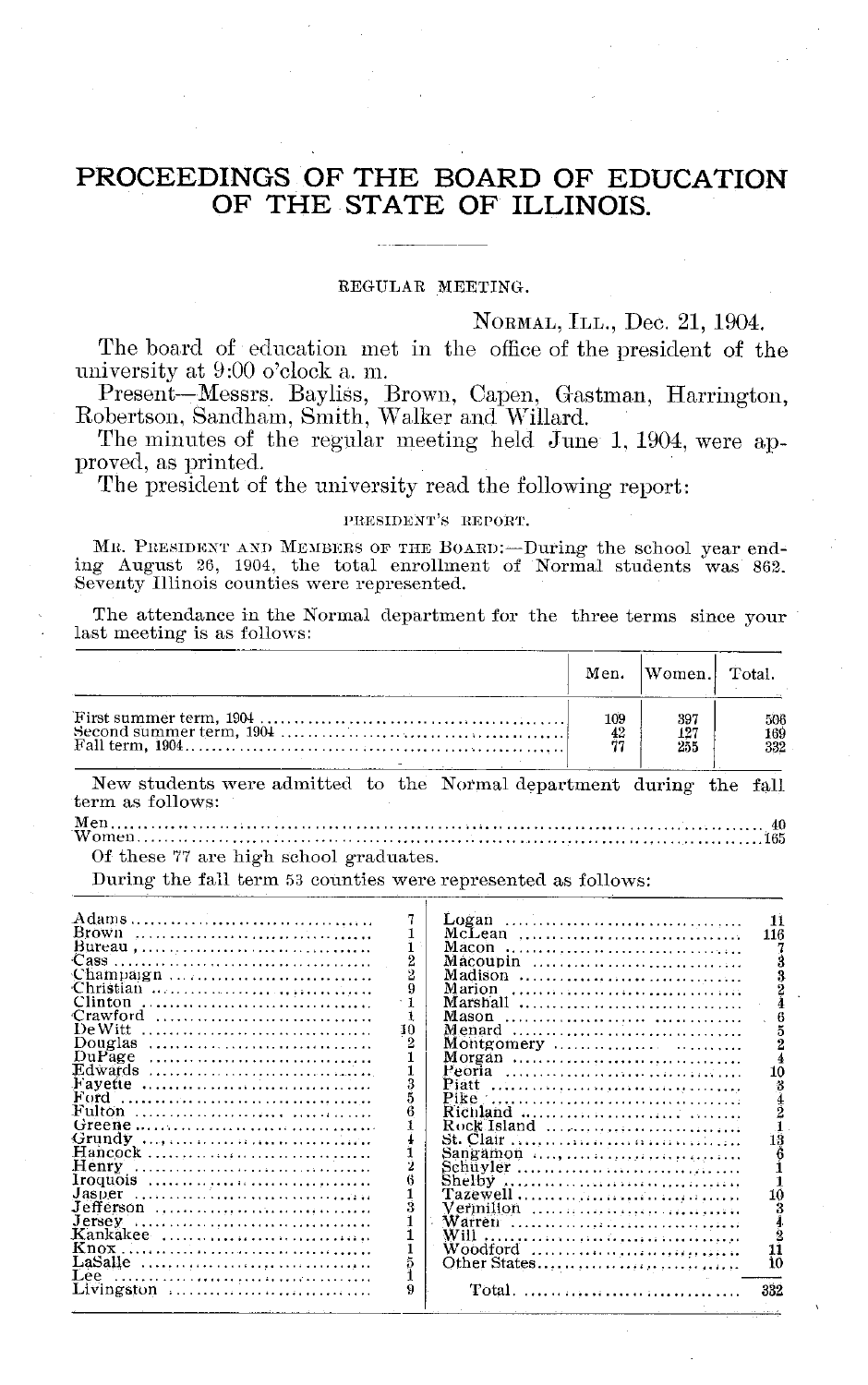The enrollment of normal students for the fall term was 13 greater than in the corresponding term last year. To this number should be added 26 academic students who have been admitted to the normal classes on payment of tuition. These have been admitted to the regular normal classes. The only These have been admitted to the regular normal classes. special class provided for these students is taught by a student teacher. It is encouraging to note that the decline in attendance in the regular terms that began in 1898 has apparently touched bottom. The demand for teachers in Central Illinois is even more pronounced than last year. As a consequence our upper classes are seriously reduced. The entering class is of unusual promise in both numbers and quality.

#### TIE **FACULTY.**

The vacancies in our corps of critic teachers as reported at our last meeting were filled by the committee on teachers.

Miss Rebekah Lesem, of Quincy, appointed for the fourth grade, has been for two years a special student in this school. She has taught eight years in Quincy.

Miss Lora Peck, of Sterling, appointed for the secoud grade, is a graduate of the Peabody Inititute at Nashville, Tenn. She was for several years a primary teacher under Superintendent Carr at Anderson, Ind.<br>Both of these, as well as Miss Watson, appointed by the board in June, had.

won reputations as teachers of rare skill and personal power. Their work with us is eminently satisfactory.

#### THE TRAINING SCHOOL.

The condition of the training school is particularly enconraging. The un-<br>broken fine weather, the good health of the pupils, the high percentage of attendance, the absence of all expression of dissatisfaction on the part of citizens of Normal, form a pleasing contrast to the conditions that obtained last winter when the prevalence of smallpox in the town prostrated the pub-<br>lie schools. The chief improvement to be noted is a larger introduction of The chief improvement to be noted is a larger introduction of hand work in the lower grades. The kindergarten is growing in popularity. The attendance is limited to 40; there is now a large waiting list, and a more regular attendance on the part of the children enrolled. During the fall eight young women took the kindergarten course.

#### **THE SUMMER SCHOOL.**

The large attendance of the summer school justifies the board in the large expenditure, \$5,200 above the regular salary list, now made for its mainte- uance. Last year 29 instructors were provided in the first term, 12 in the second term. Sixty-seven courses were offered. It is recommended that the same courses be offered for 1905 and that the Committee on Teachers be authorized to employ the additional instructors needed.

#### **MANUAL** TRAINING.

The manual training courses continue to grow in interest and popularity. During the present term we have three normal classes in bench work, 20 students each, besides three classes per day from the model school. A number of students are obliged to wait. All the available space in the room is now taken up by the benches and power tools installed last summer. The method of instruction requires that no student shall engage upon any piece of work merely to gain efficiency. Articles of value in the school, the laboratory, or the home engage the energies of the students. I have a list of 103 articles made for use about our buildings. The list includes a paneled oak card catalogue case for the library, which is an exact duplicate of one bought a few years ago for \$25.

Besides the six classes in bench work, two of which are taught by students, there is a class of eight in elementary manual training, including the work in paper, card-board, textiles, raffia, basketry, and bent iron now done in lower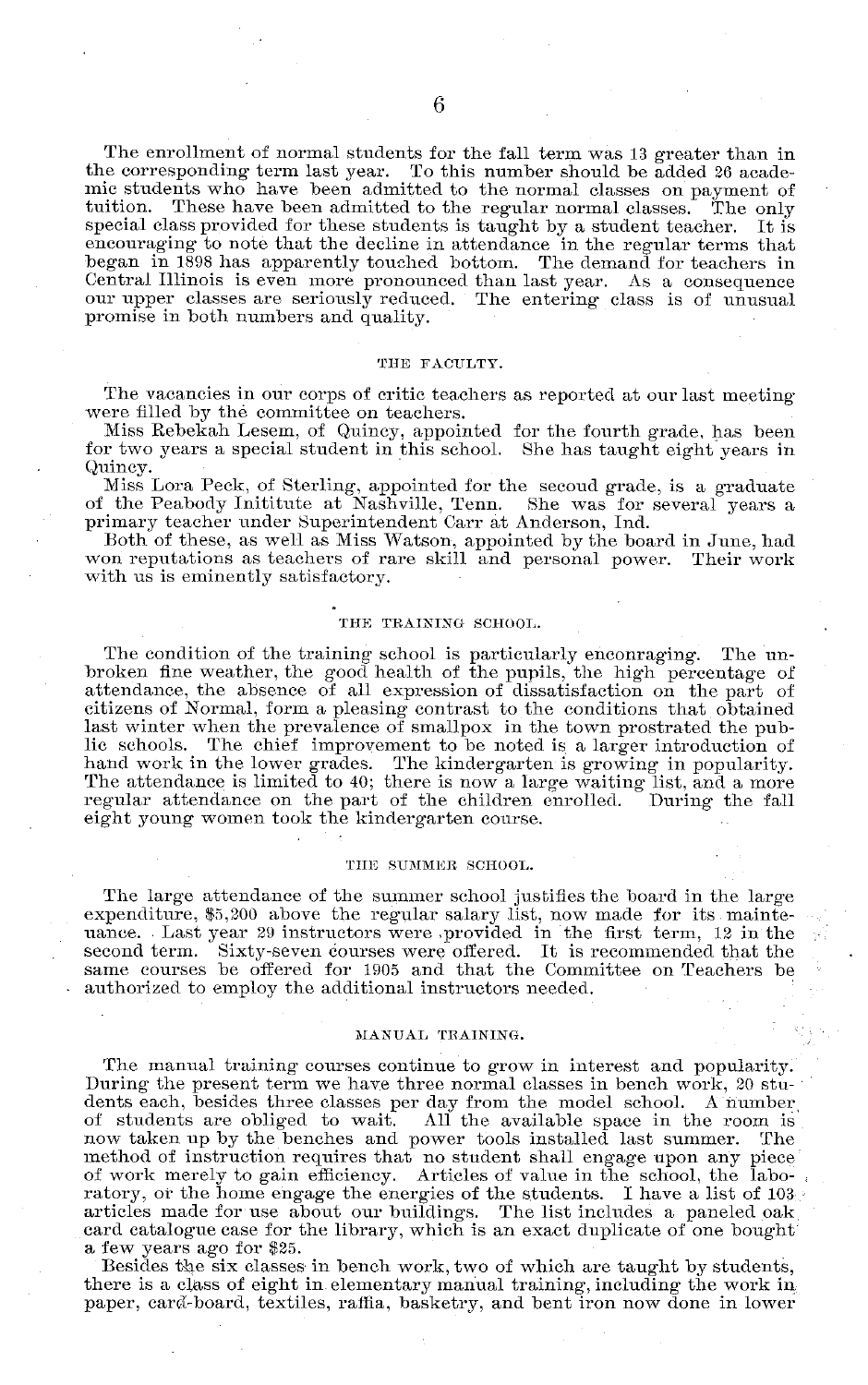grades. The work is now entirely elective. No course has been outlined in detail. If the department is permitted to develop in obedience to the public demand there must be provided for such as desire to become special teachers a graded course two years in length that will have a regular place in our program, and ultimately one or more assistant teachers. This means more

#### **ELIEMENTARY NATURAL** SCIENCE.

The courses in elementary science are growing in usefulness. The school<br>garden has been of greater service than ever before. Garden vegetables were<br>planted by the children of the primary grades in greater quantity and vari in demonstration of the instruction given. We labor under great disadvantage in this work in that the majority of normal students who participate in the spring planting do not continue through the summer or return in the autum to witness the consummation of their work. For the proper study of the plant physiology and the gardening methods based upon it, a greenhouse is imperatively needed. The appropriation of \$5,500 made by the Forty-third General Assembly was vetoed by the Governor. It is recommended that the same appropriation be requested of the Forty-fourth General Assembly.

#### **COURSE** OF **STUDY.**

No changes in the course of study are recommended at this time; yet it is becoming more evident that if the normal schools are adequately to perform their work of preparing teachers for the public schools of the State the

upon which agriculture rests; while every consideration of social well-being requires that modern science shall enter the home to make it more wholesome and beautiful.

to stay. They will be taught in the lower grades by the regular teachers, in the upper grades by the special teachers. At the State Normal schools courses in the elements of manual training, agricultural science, and house

largely by intelligent carpenters, and by students from the cooking schools. The best of the teachers are educated in technical schools like Pratt institute.<br>When thus trained separate in schools they often fail to co-ordi work properly with other school studies; their branch remains a thing apart, a fad, in the estimation of parents, children, and regular teachers, rather than a regular part of the school program. Such special teachers shou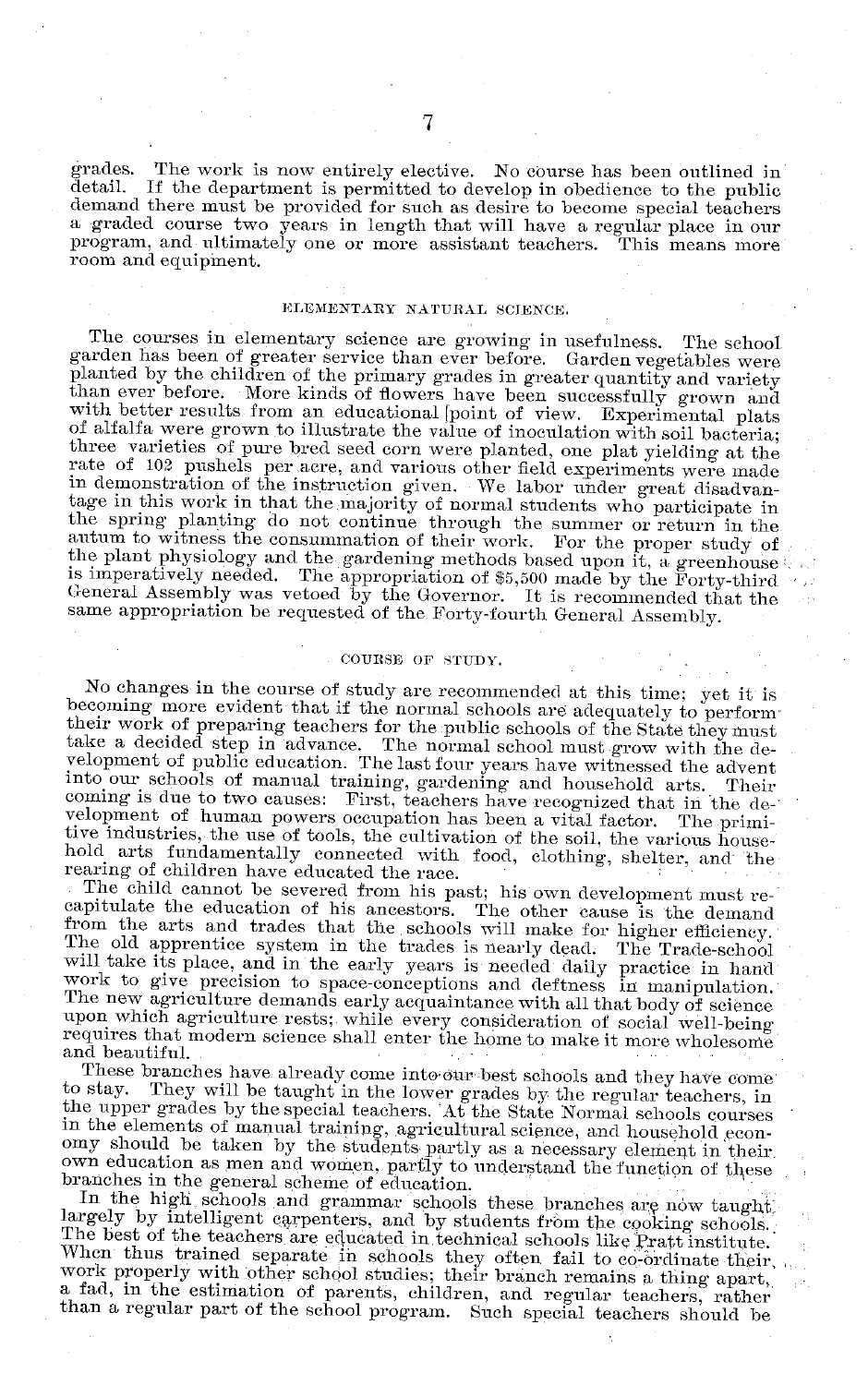educated at the normal school; they need the broad foundation in mathematics and general science that the normal school affords; they need the same knowledge of child study and general method of the philosophy and history of education, of school organization and administration. They need to breathe the same atmosphere and acquire the same professional spirit as other teach-<br>ers. Moreover, it will be found here, as has been found elsewhere in the de-Moreover, it will be found here, as has been found elsewhere in the development of education, that the State cannot depend upon private agencies for a supply of well-prepared teachers. The normal schools must grow to meet these demands.

With the development of the public school in the last 30 years the normal schools should have lengthened their courses so as to provide the larger scholarship needed in high school teachers. In some states, notably in Iowa, Michigan, Kansas, where the strongest normal schools are found, this has been done. Two years' work mainly elective has been added to the course and a degree has been given at its completion. These institutions enroll annually from 1,500 to 2,000 students and continue to prepare a large share of the high school teachers in their respective states. In the eastern states the normal schools have not enlarged their facilities; they now prepare teachers for lower grades only; and have become almost exclusively women's schools.

In Illinois the normal schools from the start have furnished many high school teachers and are doing so still. Our graduates are encouraged to go on to the university to enlarge their scholarship. But a situation is developing<br>that seriously threatens the prestige of the normal schools. The state unithat seriously threatens the prestige of the normal schools. versities of the west in developing their system of accredited high schools are more and more insisting that the high school instructors shall be-not teachers of professional preparation at the normal school-but graduates of college or university. This requirement ignores a co-ordinate branch of the State This requirement ignores a co-ordinate branch of the State system of public education and discounts the value of professional training, Ambitious girls desire to become high school teachers; there is more salary, prestige and social standing attached to such positions. Furthermore, high school teachers have the largest voice in determining what higher institutions their graduates shall attend. The college graduate, having herself received no training in teaching, ignorant of its value, often indeed holding the normal school in contempt, will send to college or university young women who, in the end, are destined to become instructors in the grades. Our State University of late has made several efforts to strengthen the department of education. A large amount is expended annually at the summer school and instruction of the most elementary character is offered- $e$ . g., algebra to students who have no knowledge of the branch. It is further proposed to reorganize the department of education largely along normal school lines, because, as it is stated, the present university graduate is ill-prepared for his work. If this be accomplished the normal schools must suffer in educational standing. Men will abandon them. Only girls of inferior promise can be Men will abandon them. Only girls of inferior promise can be obtained as students. This must, I believe, result in serious injury to the normal schools and to the educational interests of the State. I believe, therefore, that it is upon us to enlarge our courses and increase our facilities. This is the only logical and consistent course; for the State's professional schools should be prepared to train every kind of teacher needed in her public schools.

If the views stated above are correct, immediate steps should be taken to secure needed equipment for the enlarged courses proposed.

#### **THE NEW** BUILDING.

In accordance with your instruction at the June meeting plans have been prepared for a new manual arts building. If these departments should be developed as in other state normal schools, where special attention is given to them, it is probable that three rooms will soon be needed for the art department, four for household economics, and four or five for the various kinds of manual training, including library handicraft, printing and mechanical drawing. In preparing the plans it has been thought best to anticipate somewhat the growth of the institution and provide these twelve rooms with the necessary store rooms, locker rooms and offices for the instructors.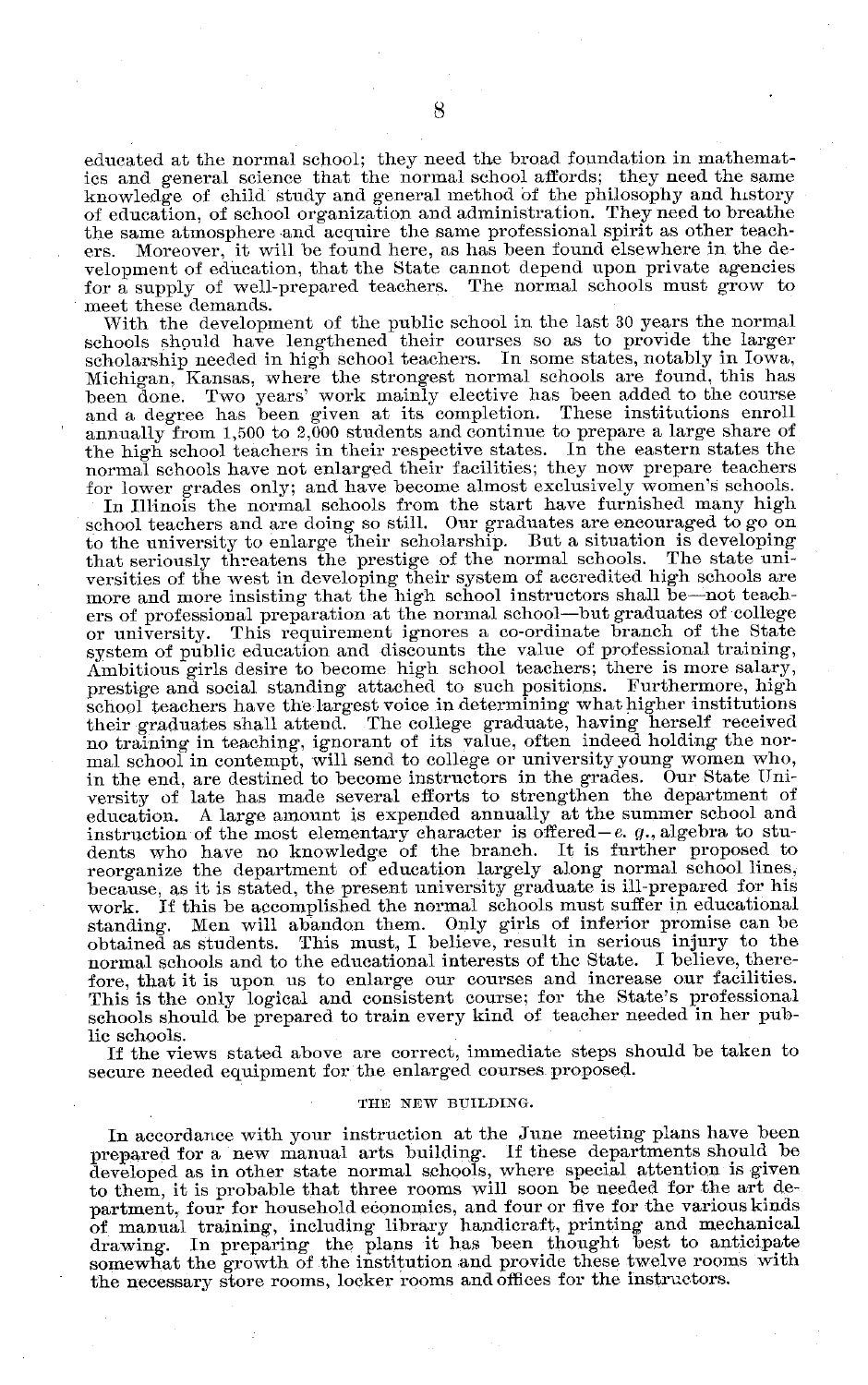We have ventured, also, to include in the building a new and modern audifor the main floor. The construction of such an auditorium was agitated extensively in 1893, but was deferred because of more urgent needs. Our present hall is in the third story of a building without fire escapes where th zard, the platform is too small and placed without any regard to the archi-tecture of the room. The light enters the room in such a way as to blind a speaker. If a new auditorium should be constructed the present normal hall may be subdivided into rooms for music, for a geographical museum and for classes in elementary science, or for such other purpose as the future needs of the school shall determine. The cost of the proposed building including the necessary enlargement of our heating plant is estimated at \$75,000. The plans are submitted herewith.

#### **THE GROUNDS.**

Since your last meeting six-foot cement walks, each about 380 feet in length, have been built from the main building to the east entrance of the grounds A cement wall has been built around the pond. For a water grounds. A cement wall has been built around the pond. supply we shall depend upon the rains falling upon the gymnasium and upon our own pumps when necessary. Provision has been made to stock the pond with water lillies and other aquatic forms. If the puddled clay bottom proves unsatisfactory it will be necessary to cover the bottom with cement or asphaltum.

#### LIBRARY REPORT, DEC. 16, 1904.

#### CIRCULATION.

Increase over same terms last year of 3,276 books, 966 pictures, an increase of 47 per cent.

#### BOOKS PURCHASED JUNE 1-DEC. 14, 1904.

| Chemistry and physics<br>Domestic science<br>Economics $\ldots \ldots \ldots \ldots \ldots \ldots \ldots \ldots$<br>23.<br>12.<br>$Libr$ ary—general reference | Mathematics<br>$\blacksquare$<br>$Total \dots \dots \dots \dots \dots \dots \dots \dots \dots \dots \$ |
|----------------------------------------------------------------------------------------------------------------------------------------------------------------|--------------------------------------------------------------------------------------------------------|
|----------------------------------------------------------------------------------------------------------------------------------------------------------------|--------------------------------------------------------------------------------------------------------|

The increased circulation of books among the children of the training department has resulted in a considerable increase in our bills for binding. The librarian requests an addition of \$200.00 to the annual appropriation to cover the binding bills.

#### **STATE CERTIFICATES.**

Two years ago an attempt was made to secure legislation providing State teachers' certificates for Normal school graduates. The effort failed because of the active opposition of the county superintendents.

A new bill has been prepared which I shall read, that meets the objections commonly urged to the former measure. It distnictly recognizes the principle that all teachers in a county shall be under the supervision of the county superintendent.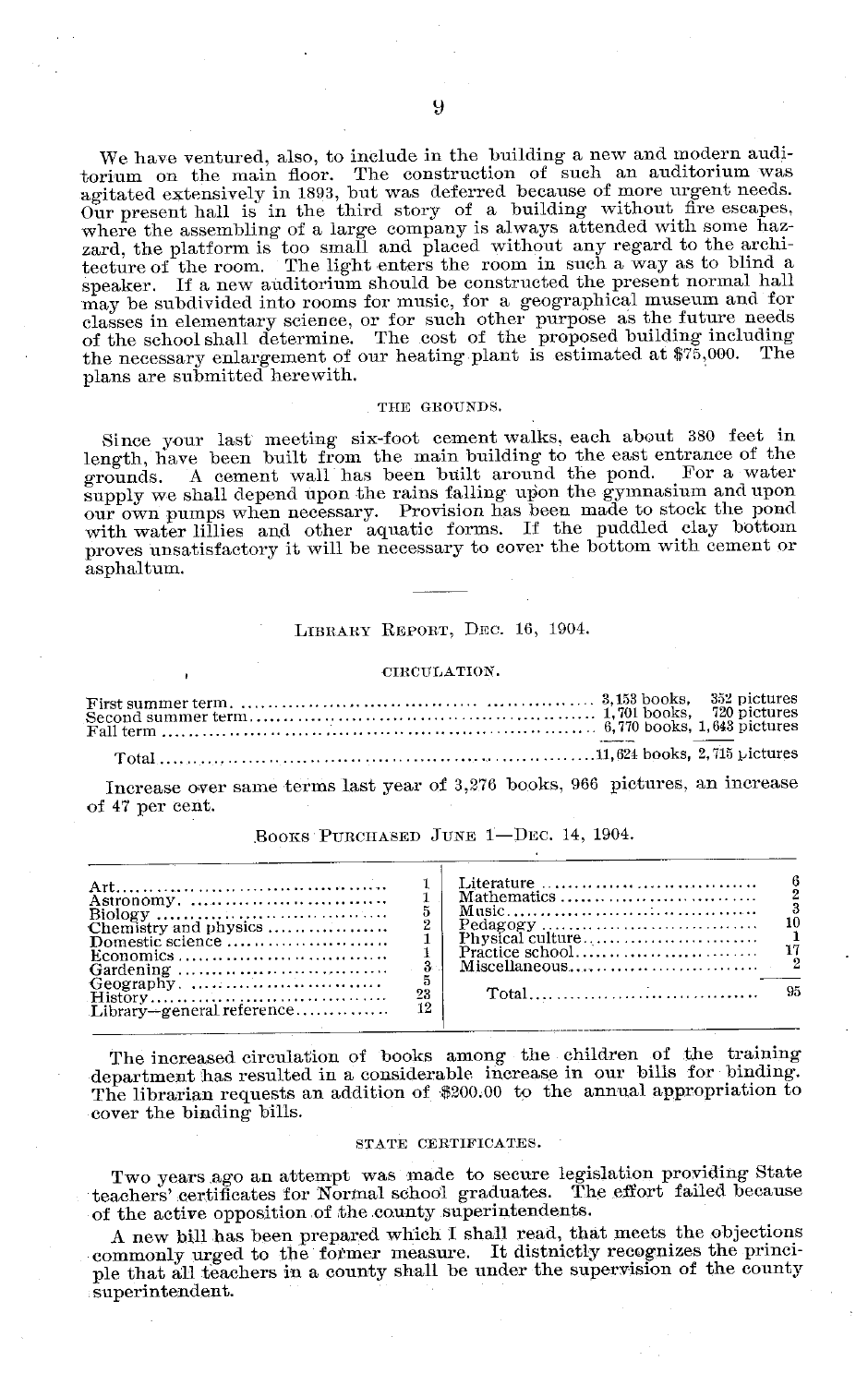This bill gives legal recognition to the work of the Normal schools and must tend to increase the attendance upon these institutions, and to prolong the attendance until graduation.

> Very respectfully, DAVID FLEMLEY.

#### THE TREASURER'S REPORT.

The Treasurer of the Board of Education submitted the following report, which was read and referred to the Committee on Auditing and Finance: To the Board of Education of the State of Illinois:

MR. PRESIDENT AND MEMBERS OF THE BOARD-The last report of your Treasuer included May 31, 1904, and showed a balance on hand of \$10,959.90. The receipts have since amounted to \$29,921.72, from the following sources, viz.:

The disbursements, amounting to \$35,886.57, are shown by 61 vouchers, which are returned herewith, together with a statement of account in detail. The amount now on hand is  $$4,995.05$ .

Respectfully submitted,

F. D. MARQUIS, Treasurer.

| F. D. Marqnis, Treasurer, in account with the Board of Education, |                           |  |  |
|-------------------------------------------------------------------|---------------------------|--|--|
|                                                                   | of the State of Illinois, |  |  |

|                                                                                      | 1904                                                                                                                     | Dr.                                                                                                         |                                                                                                                                                                                             |                            |
|--------------------------------------------------------------------------------------|--------------------------------------------------------------------------------------------------------------------------|-------------------------------------------------------------------------------------------------------------|---------------------------------------------------------------------------------------------------------------------------------------------------------------------------------------------|----------------------------|
| Mav<br>June<br>June<br>July<br>July<br>Sept.<br>Oct.<br>Dec.<br>Dec.<br>Dec.<br>Dec. | 31<br>7<br>15<br>14<br>$^{21}$<br>22<br>$\mathbf{11}$<br>6<br>10<br>12<br>12                                             | To Augustine & Co., (rent due June 1, 1904)                                                                 | $\pmb{\$}$<br>41 64<br>540 00<br>13,750 00<br>522.00<br>170 00<br>13,750 00<br>120 23<br>100 00<br>39 85<br>888.00                                                                          | \$10,959 90                |
|                                                                                      |                                                                                                                          |                                                                                                             |                                                                                                                                                                                             | \$21,921 72<br>\$40,881 62 |
| Dec.                                                                                 | 19                                                                                                                       |                                                                                                             |                                                                                                                                                                                             | \$4,995 05                 |
| Voucher No.                                                                          |                                                                                                                          | Cr.                                                                                                         |                                                                                                                                                                                             |                            |
|                                                                                      | 2986<br>3036<br>27<br>38<br>39<br>40<br>41<br>42<br>43<br>44<br>45<br>46<br>47<br>48<br>49<br>50<br>51<br>52<br>53<br>54 | Walker, $P_1, R, \ldots, R, P_2, \ldots, P_1, \ldots, P_2, \ldots, P_2, \ldots, P_n$<br>Kimbrough, E. R. E. | \$13500<br>3,885 45<br>14 90<br>38 35<br>23.15<br>14 00<br>10 50<br>12 00<br>10 00<br>13 00<br>16 50<br>14 00<br>$8 - 00$<br>8.75<br>9 00<br>100 00<br>30 00<br>14 50<br>225 30<br>3.432 52 |                            |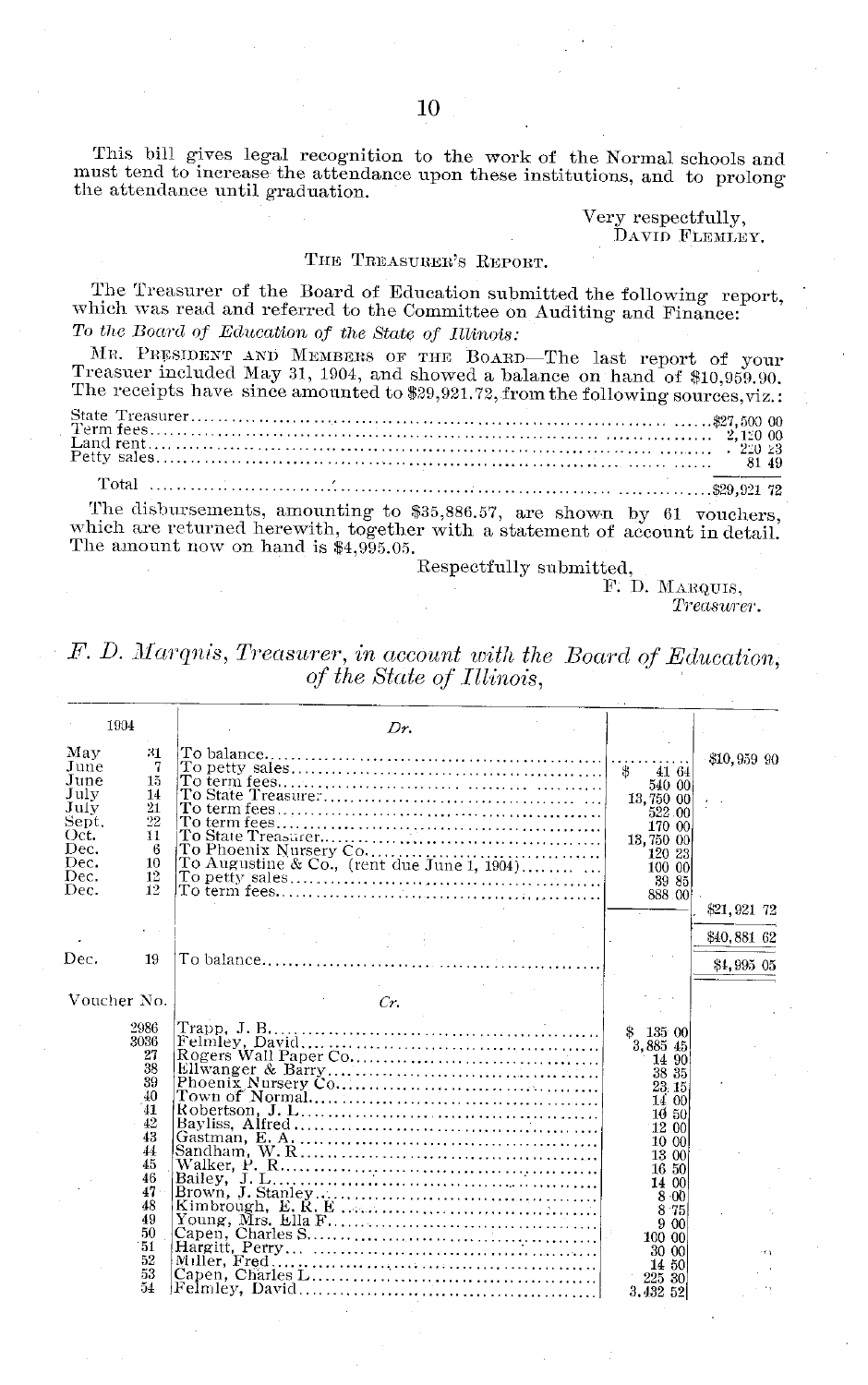| Voucher No.          | Cr.                                               |                                                    |                         |
|----------------------|---------------------------------------------------|----------------------------------------------------|-------------------------|
|                      |                                                   |                                                    |                         |
| 55<br>56<br>58       |                                                   | \$<br>50 00<br>42 10<br>500 00                     |                         |
| 57                   |                                                   | 51 38                                              |                         |
| 59                   |                                                   | 500 00                                             |                         |
| 60                   |                                                   | 3,262 00                                           |                         |
| 61                   |                                                   | 29 20                                              |                         |
| 62                   |                                                   | 53 63                                              |                         |
| 63                   |                                                   | 3,432 46                                           |                         |
| -64                  |                                                   | 18 00                                              |                         |
| 65                   |                                                   | 40 89                                              |                         |
| 66                   |                                                   | 39 54                                              |                         |
| 67                   |                                                   | 21 50                                              |                         |
| 68                   |                                                   | 150 00                                             |                         |
| 70                   |                                                   | 163 27                                             |                         |
| 71                   |                                                   | 2,000 00                                           |                         |
| 72                   |                                                   | 3,433 77                                           |                         |
| 3073<br>74<br>75     | Pantagraph Printing & Stationery Co               | $\cdot$ 5 00<br>15 94<br>$\sim$<br>170 52          |                         |
| 76                   |                                                   | 25 00                                              |                         |
| 77                   |                                                   | -70-00                                             |                         |
| 78                   | Narragansett Machine Co                           | 37 40                                              |                         |
| 79                   |                                                   | 18 08                                              |                         |
| 80                   |                                                   | 666 12                                             |                         |
| 81                   |                                                   | $-9925$                                            |                         |
| 82                   |                                                   | 23 77                                              |                         |
| 83<br>84<br>85       |                                                   | 13 00<br>299 40<br>3,762 51<br>$\bullet$<br>500 00 |                         |
| 87<br>88<br>89<br>90 | Bloomington & Normal Ry., Electric and Heating Co | 150 00<br>329 57<br>122 27                         |                         |
| 91                   |                                                   | 16 00                                              |                         |
| 92                   |                                                   | 3,782 48                                           |                         |
| 93                   |                                                   | 71 58                                              |                         |
| 94                   |                                                   | 750                                                |                         |
| 95                   | Pantagraph Printing & Stationery Co               | 48 50                                              |                         |
| 96                   |                                                   | 87 11                                              |                         |
| 97                   |                                                   | 3.762 51                                           |                         |
|                      |                                                   |                                                    | \$35,886 57<br>4,995 05 |
|                      |                                                   |                                                    | \$40,881 65             |

### *Treasurer's A ccount-Concluded.*

#### UNPAID BILLS.

The following unpaid bills were referred to the Committee on Auditing and Finance:

#### UNPAID BILLS.

#### FROM SPECIAL APPROPRIATION OF **MAY** 16, 1903.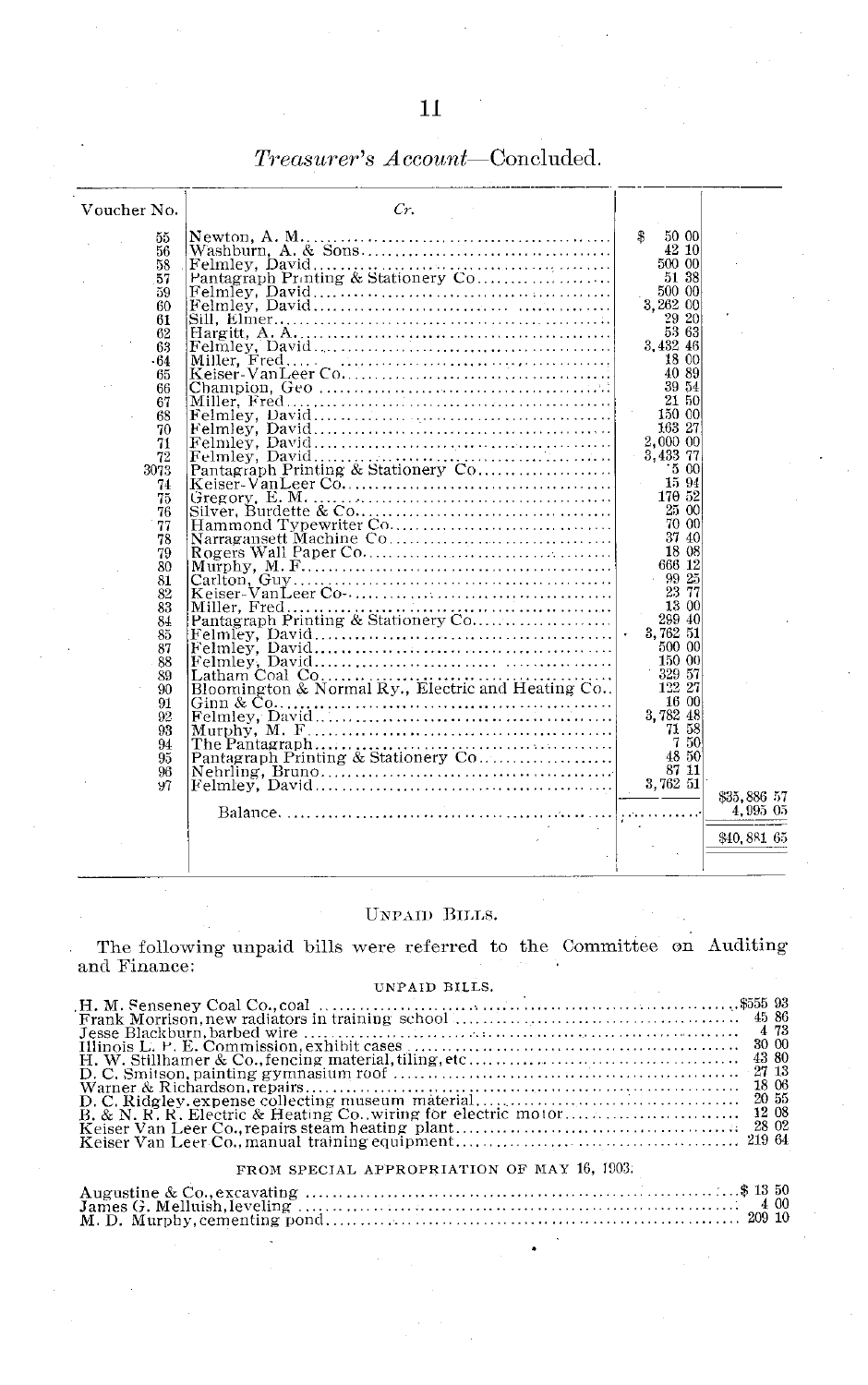#### THE PRESIDENT'S SPECIAL REPORT.

The president of the university presented the following three reports relative to the contingent, library and biological science funds, which were referred to the committee on Auditing and Finance:

#### ILLINOIS STATE NORMAL UNIVERSITY.

David Flemley, President, in account with the Physical Science Fund,

| 1904<br>June<br>19<br>Aug. | RECEIPTS.     | \$271 68<br>150 CO                  | \$421 68 |
|----------------------------|---------------|-------------------------------------|----------|
| Vouchers.<br>6             | EXPENDITURES. | 535<br>35 81<br>340<br>250 00<br>80 | 296 13   |
|                            |               |                                     | \$125 55 |

#### ILLINOIS STATE NORMAL UNIVERSITY.

David Felmley, President, in account with the Biological Science Fund:

|                                                                             | RECEIPTS.                                                                                                             |                                                                                                                 |                 |
|-----------------------------------------------------------------------------|-----------------------------------------------------------------------------------------------------------------------|-----------------------------------------------------------------------------------------------------------------|-----------------|
| 1904<br>June<br>1<br>19<br>Oct.                                             |                                                                                                                       | \$6138<br>150 00                                                                                                | \$211 38        |
| Vouchers.                                                                   | EXPENDITURES.                                                                                                         |                                                                                                                 |                 |
| 1<br>$\frac{2}{3}$<br>5<br>6<br>8<br>9<br>10<br>11<br>12<br>13<br>14<br>15. | $ B. P. Colton, expenses material \dots \dots \dots \dots \dots \dots  $<br>B. F. Hoopes & Son, peanuts for squirrels | \$1850<br>163<br>10 30<br>43 61<br>1 63<br>210<br>4 00<br>60<br>50<br>6 00<br>3 00<br>50<br>85<br>15 00<br>9.68 | 117 90<br>93 48 |
|                                                                             |                                                                                                                       |                                                                                                                 | \$211 38        |

An additional appropriation of \$150 is requested for this fund for the next six months.

DAVID FELMLEY.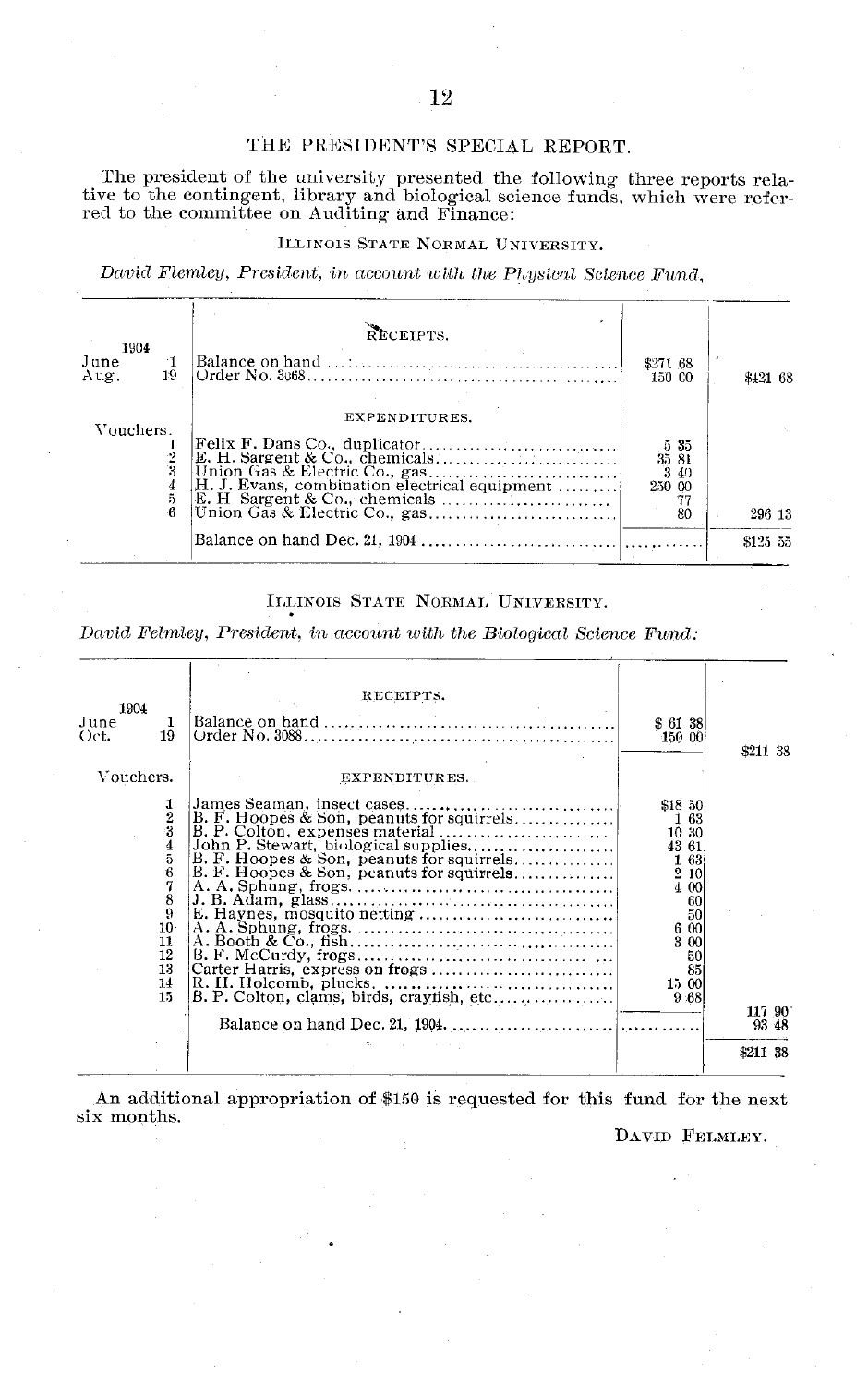#### IILLINOIS STATE NORMAL UNIVERSITY.

David Felmley, President, in account with the Library Fund:

| 1904<br>June<br>July                                                                                                       | RECEIPTS.                                          | \$1036<br>500 00 |          |
|----------------------------------------------------------------------------------------------------------------------------|----------------------------------------------------|------------------|----------|
| Vouchers.                                                                                                                  | EXPENDITURES.                                      |                  | \$510 36 |
| $\frac{1}{2}$<br>4<br>õ<br>6<br>7<br>8<br>9<br>10 <sup>°</sup><br>11<br>12<br>13<br>14<br>15<br>16<br>17<br>18<br>19<br>20 | Pantagraph Printing & Stationery Co., book pockets | \$250<br>3 00    | \$45503  |
|                                                                                                                            |                                                    |                  | \$55.33  |

An approprirtion of  $$600$  is requested for the next six months, an increase of  $$100$ .

DAVID FELMLEY.

#### ILLINOIS STATE NORMAL UNIVERSITY.

David Felmley, President, in account with the Contingent Fund.

| 1904<br>$_{\rm June}$<br>July<br>August<br>Oct. | ı<br>5.                                                                                                              | RECEIPTS.                                  |     | \$18354<br>500 00<br>6 50<br>500 GO                                                                               | \$1,190 04 |
|-------------------------------------------------|----------------------------------------------------------------------------------------------------------------------|--------------------------------------------|-----|-------------------------------------------------------------------------------------------------------------------|------------|
| Voucher No.                                     |                                                                                                                      | EXPENDITURES.                              |     |                                                                                                                   |            |
| ٠                                               | $\frac{1}{2}$<br>3<br>5<br>6<br>8<br>9<br>10<br>11<br>12<br>13<br>14<br>15<br>16<br>17<br>18<br>19<br>20<br>21<br>22 | Harry Burgess, indexes for State officials | -\$ | -7-00i<br>16 00<br>24,17<br>3 85<br>9 50<br>605<br>721<br>4 53<br>3 60<br>2 25<br>25 00<br>30 62<br>19 75<br>3 50 |            |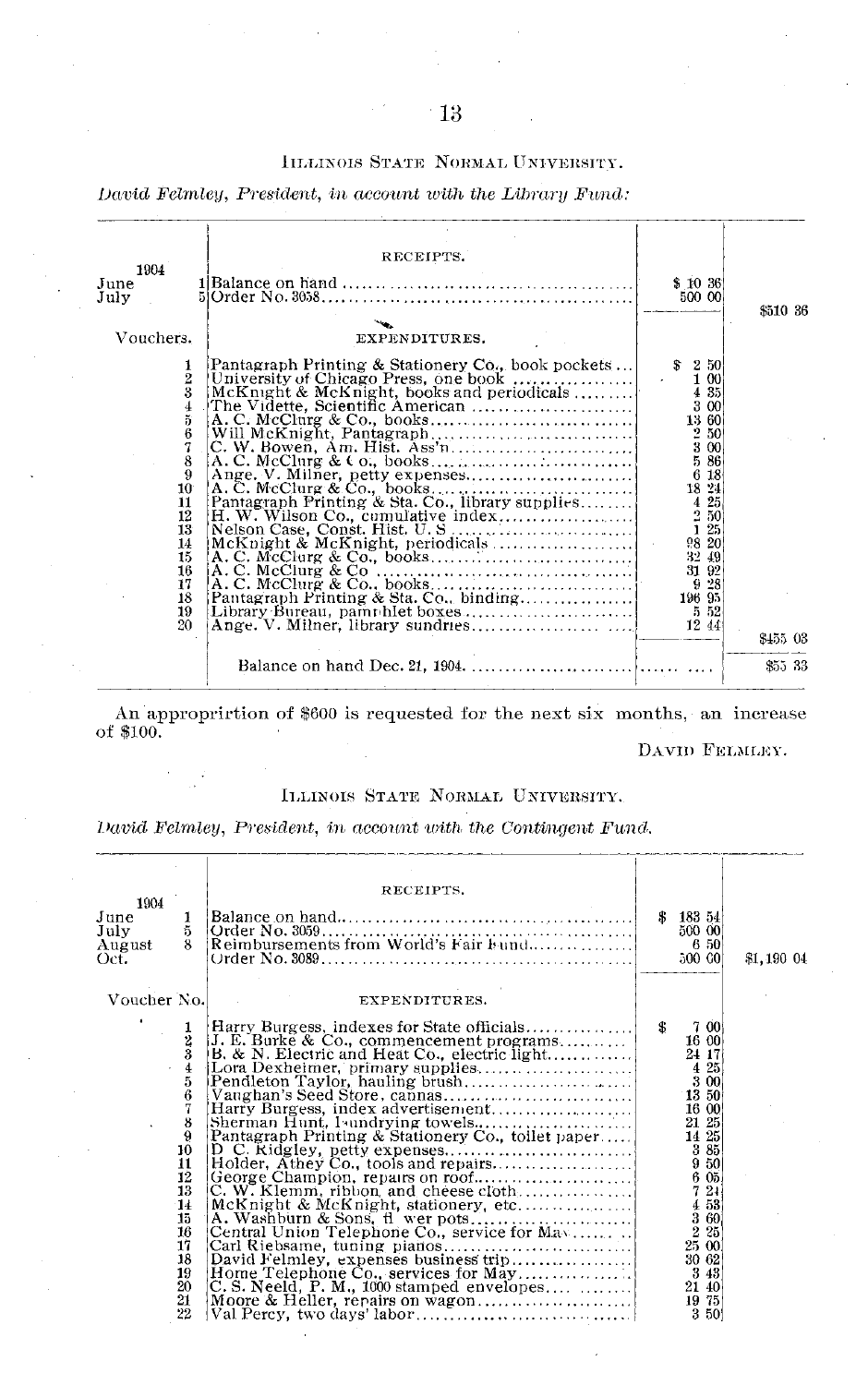## $\emph{Contingent Fund}-\emph{Continued}.$

|                 | EXPENDITURES-Continued.                             |                                                                 |  |
|-----------------|-----------------------------------------------------|-----------------------------------------------------------------|--|
| Voucher No.     |                                                     |                                                                 |  |
| 23              | Pantagraph Printing & Stat'ry Co., primary supplies | \$618                                                           |  |
| $\frac{24}{25}$ |                                                     |                                                                 |  |
|                 |                                                     | $\begin{smallmatrix} 2 & 65\ 3 & 50 \end{smallmatrix}$          |  |
| 27              |                                                     | 1 50                                                            |  |
| 28              |                                                     | 25 20                                                           |  |
| 29              |                                                     | 10 00                                                           |  |
| 30              |                                                     | $\begin{array}{c} 5 \ 30 \\ 22 \ 90 \end{array}$                |  |
| 31              |                                                     | 6 00                                                            |  |
| 32              |                                                     | 3 33                                                            |  |
| 33<br>34        |                                                     | 3<br>25                                                         |  |
| 35              |                                                     | $12\,00$                                                        |  |
| 36              |                                                     | 1 08                                                            |  |
| 37              |                                                     | 350<br>19 06                                                    |  |
| 38              |                                                     | 185                                                             |  |
| 39              |                                                     | 160                                                             |  |
| 40              |                                                     | 4 80                                                            |  |
| 41<br>42        |                                                     | $\begin{smallmatrix} 19 & 70 \\ 9 & 16 \end{smallmatrix}$       |  |
| 43              |                                                     |                                                                 |  |
| 44              |                                                     | 8 00                                                            |  |
| 45              |                                                     | 3 3 3<br>22 75                                                  |  |
| 46              |                                                     | 5 99                                                            |  |
| 47              |                                                     | $\overline{1}$ 00                                               |  |
| 48<br>49        |                                                     | 10 00                                                           |  |
| 50              |                                                     | 4 25                                                            |  |
| 51              |                                                     | 21 40                                                           |  |
| 52              |                                                     | 6 84<br>33 88                                                   |  |
| 53              |                                                     |                                                                 |  |
| 54              |                                                     | $\frac{29}{3}$ $\frac{84}{33}$                                  |  |
| 55<br>56        |                                                     | 120                                                             |  |
| 57              |                                                     | 36 00                                                           |  |
| 58              |                                                     | 2 10<br>100                                                     |  |
| 59              |                                                     | 15 00                                                           |  |
| 60              |                                                     | 100                                                             |  |
| 61<br>62        |                                                     | 6 00                                                            |  |
| 63              |                                                     | 2.31                                                            |  |
| 64              |                                                     | 9 38<br>3 00                                                    |  |
| 65              |                                                     |                                                                 |  |
| 66              |                                                     | $\begin{array}{c} 5\ 00 \\ 22\ 50 \end{array}$                  |  |
| 67<br>68        |                                                     | 54 36                                                           |  |
| 69              |                                                     | 4.50                                                            |  |
| 70              |                                                     | 4 00                                                            |  |
| 71              |                                                     | 6 21<br>$2\,80$                                                 |  |
| 72              |                                                     | 33 57                                                           |  |
| 73              |                                                     | 10 00                                                           |  |
| 74              |                                                     | 3 00                                                            |  |
| 75<br>76        |                                                     | 8 55                                                            |  |
| 77              |                                                     | 3 42                                                            |  |
| 78              |                                                     | 1810                                                            |  |
| 79              |                                                     | $\begin{smallmatrix} 4 & 00\\ 3 & 33 \end{smallmatrix}$         |  |
| 80              |                                                     | 30 20                                                           |  |
| 81              |                                                     | 5 40                                                            |  |
| 82<br>83        |                                                     | 2460                                                            |  |
| 84              |                                                     | $\begin{array}{c} 8 & 00 \\ 33 & 25 \end{array}$                |  |
| 85              |                                                     |                                                                 |  |
| 85              |                                                     | 3 33                                                            |  |
| 87              |                                                     | $\begin{array}{c} 1 \ 05 \\ 2 \ 70 \end{array}$                 |  |
| 88<br>89        |                                                     | 106                                                             |  |
| 90              |                                                     |                                                                 |  |
| 91              |                                                     |                                                                 |  |
| 92              |                                                     | $\frac{5}{2}$ $\frac{65}{40}$<br>$\frac{49}{2}$ $\frac{85}{20}$ |  |
| 93              |                                                     | 510                                                             |  |
| 94              |                                                     | 1 43                                                            |  |
| 95<br>96        |                                                     | 1 35                                                            |  |
| 97              |                                                     | 6 50                                                            |  |
| 98              |                                                     | 3 00<br>44 20                                                   |  |
|                 |                                                     |                                                                 |  |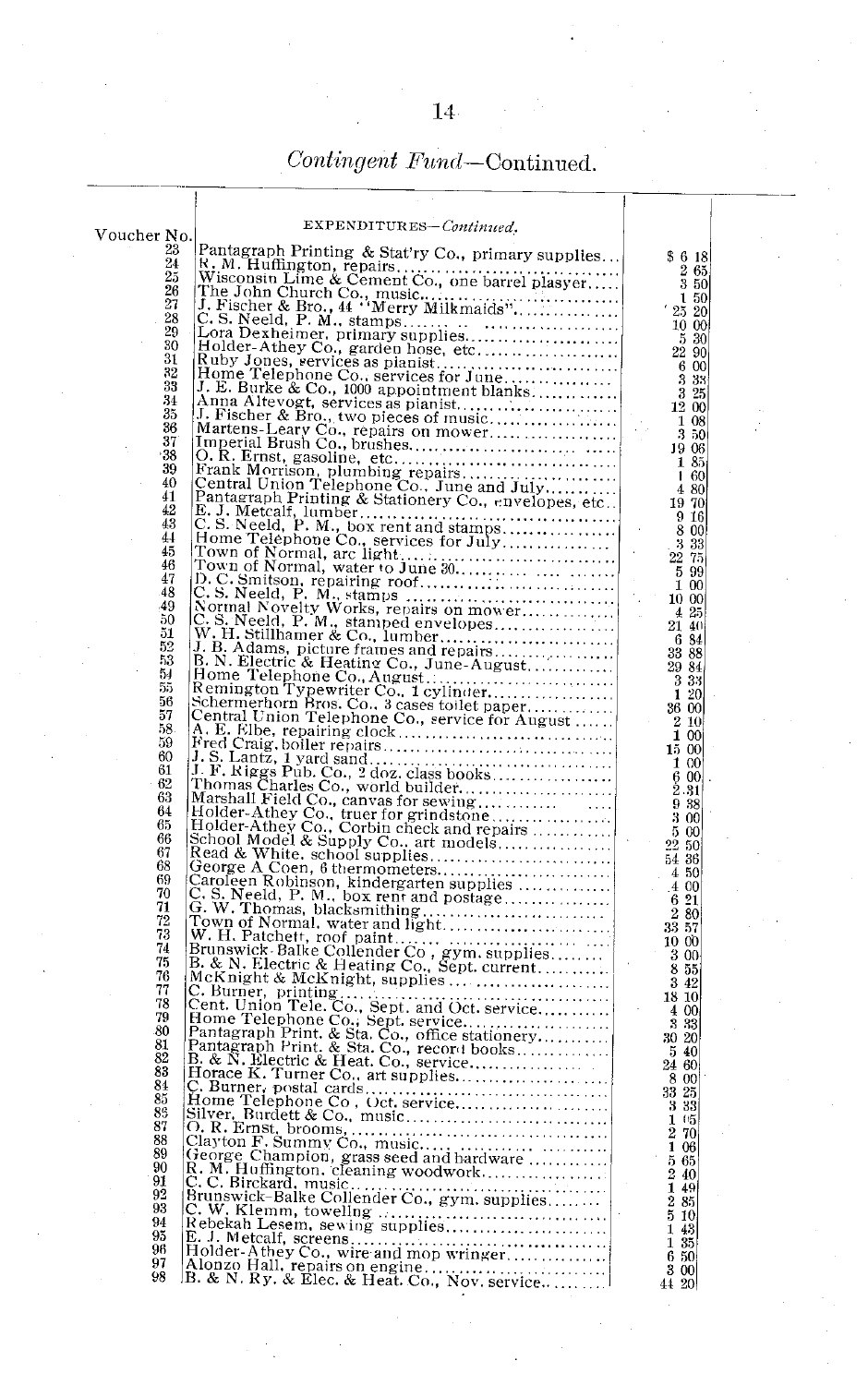*Contingent Fund-Concluded.*

| EXPENDITURES-Concluded.<br>Voucher No.<br>Pantagraph Print. & Sta. Co., report blanks<br>99<br>100<br>Hall & McCleary, supplementary readers<br>101<br>102<br>Central Union Tele. Co., Nov. and Dec.<br>103<br>David Felmley, freight, drayage and telegram<br>104 | \$10 85<br>3 3 3<br>22 50<br>15 50<br>4 00<br>9 18 | \$1.08256<br>107 48<br>\$1,190 04 |
|--------------------------------------------------------------------------------------------------------------------------------------------------------------------------------------------------------------------------------------------------------------------|----------------------------------------------------|-----------------------------------|
|--------------------------------------------------------------------------------------------------------------------------------------------------------------------------------------------------------------------------------------------------------------------|----------------------------------------------------|-----------------------------------|

An additional appropriation of \$1,000 is requested for the next six months. DAVID FELMLEY.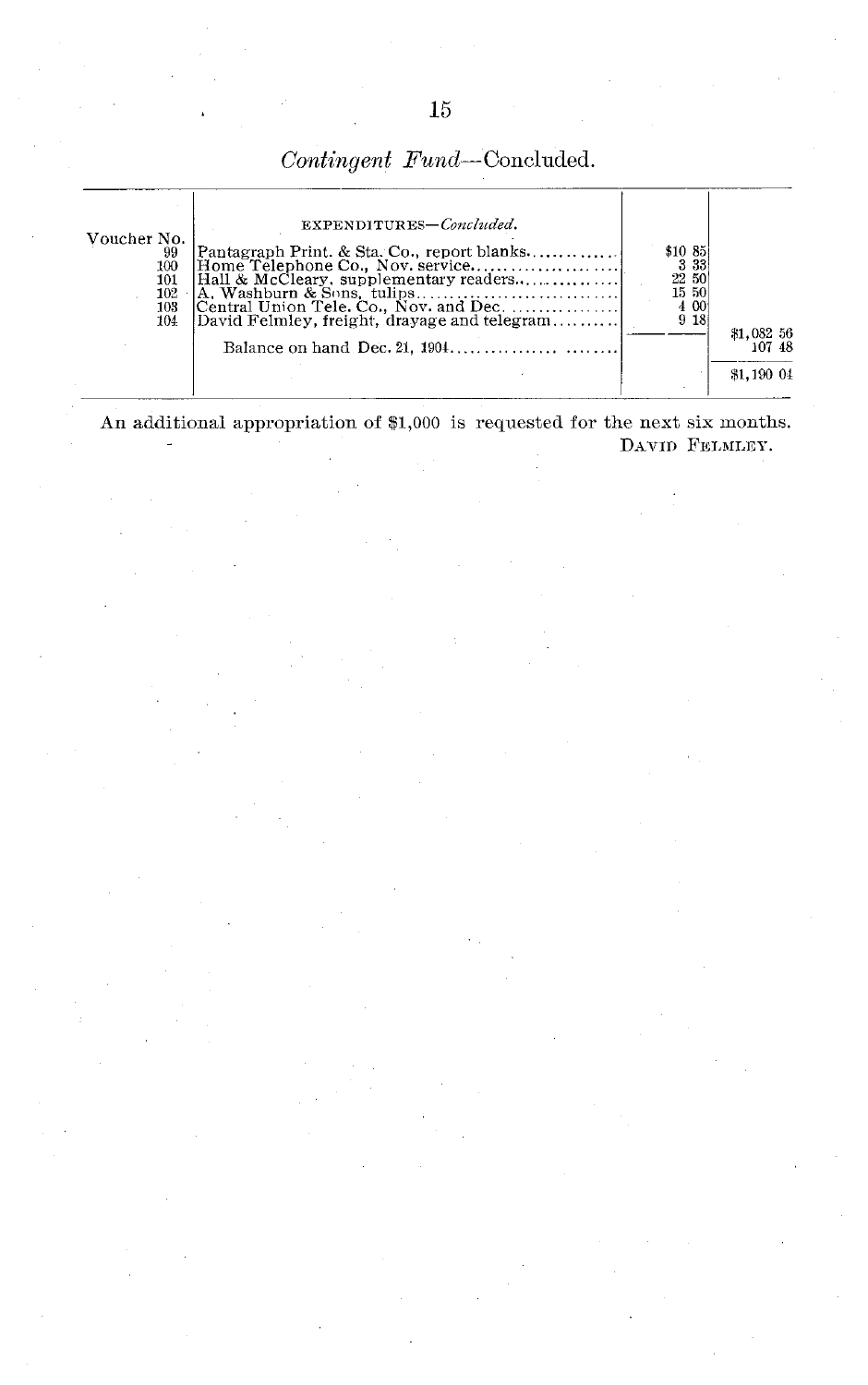#### COMMITTEE ON AUDITING AND FINANCE.

The Committee on Auditing and Finance presented the following five re-

#### Report No. 1.

#### *To the Board of Education of the State of Illtinois.*

Your Committee on Auditing and Finance, to whom was referred the account of F. D. Marquis, treasurer, showing balance on hand of \$4,995.05, begs leave to report that it has examined the same with its 91 accompanying vouche

CHARLES L. CAPEN, WM. R. SANDHAM, *Committee on Auditing and Finance.* 

#### Report No. 2.

*To the Board of Edtucation of the State of Illinois.* of David Felmley, president, in account with the Physical Science Fund, showing a balance on hand of \$125.55, with the six accompanying vouchers, begs leave to report that it has examined the same and finds it correct, and recommends it be approved. No additional appropriation is requested for the next six months.

> CHARLMS L. CAPEN, WM. R. SANDHAM, *Committee on Auditing and Finance.*

#### Report No. 3.

#### *To the Board of Education of the State of llitnois:*

Your committee on Auditing and Finance, to whom was referred the report of David Flemley, president, in account with the Library Fund showing balance on hand of \$55.33, begs leave to report it has examined the same with th twenty accompanying vouchers and finds it correct. It recommends it be approved, and that an appropriation of \$600.00 for the next six months be made for this fund as asked for.

> CHARILES L. CAPEN, WM. R. SANDHAM, *Comittee on Auditing and Finance.*

The question being upon the adoption of the foregoing report, a roll call was ordered, which resulted as follows: Yeas, 10; nays, none:

And the report was adopted.<br>Those voting in the affirmative were: Those voting in the affirmative were: Bayliss, Brown, Capen, Gastman, Harrington, Robertson, Sandham, Smith, Walker and Willard.

#### Report No. 4.

*To the Board of Education of the State of lltinots:*

Your committee on Auditing and Finance, to whom was referred the report of David Flemley, president, in account with the Contingent Fund showing balance on hand of \$107.48 begs leave to report it has examined the same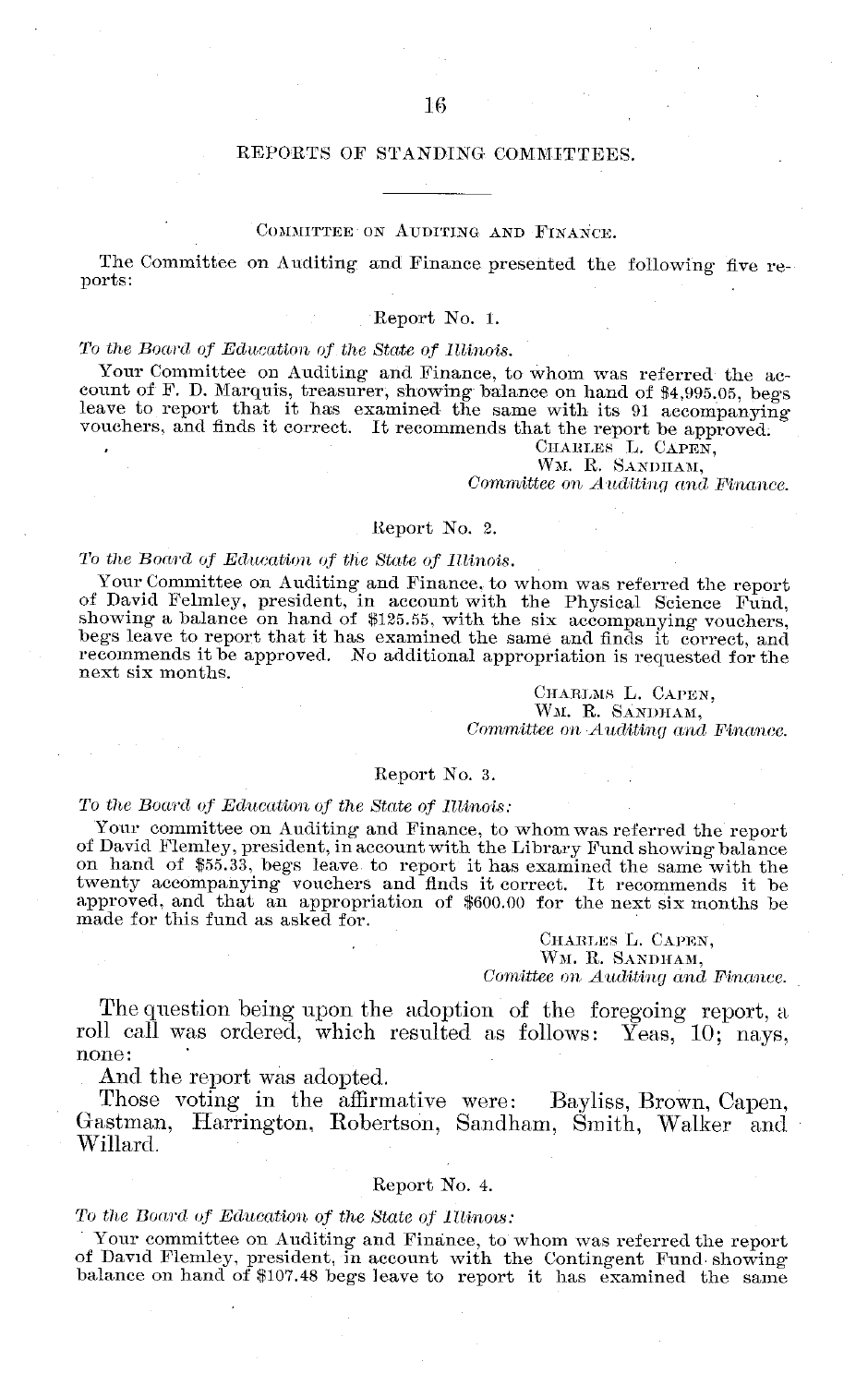with the 104 accompanying vouchers, finds it correct, and recommends it be approved. It also recommends an additional appropriation of \$1,000.00 for the next six months as asked for.

> CHARLES L. CAPEN, WM. R. SANDHAM, *Comittee on Auditinq, and Fianice.*

The question being upon the adoption of the foregoing report, a roll call was ordered, which resulted as follows: Yeas, 10; nays, none:

And the report was adopted.

Those voting in the affirmative were: Bayliss, Brown, Capen, **Gastman,** Harrington, Robertson, Sandham, Smith, Walker and Willard.

#### Report No. 5.

*To thie Bolard of Edcucation of thie State of Illinots.*

Your Committee on Auditing and Finance, to whom was referred the unpaid bills, begs leave to report it has examined the same and find them correct, except the bill of M. D. Murphy for \$209.10. It recommends action on this bill be deferred until the next meeting of the board.

CHARLES L. CAPEN,

WM. R. SANDHAM,

*Committee on Auditing and Finance.* 

The question being on the adoption of the foregoing report, a roll call was ordered, which resulted as follows: Yeas, 10; nays, none.

And the report was adopted.

Those voting in the affirmative were: Bayliss, Brown, Capen, Gastman, Harrington, Robertson, Sandham, Smith, Walker and Willard.

#### COMMITTEE ON TEXT BOOKS.

Mr. Smith, of the committee on text books, moved that the" use of Webster's composition be authorized in place of the text on that subject now in use.

The motion prevailed without dissent.

REPORT OF COMMITTEE ON TEACHERS AND SALARIES.

We recommend that the courses offered in the summer terms of 1905 be substantially the same as in the summer of 1904.

For additional instructors we have only a partial list to recommend:

We recommend that, as heretofore, all the teachers of the regular faculty who were ordinarily employed on the basis of 39 weeks<sup>5</sup> service receive for the extra seivice of the six weeks' summer term an additional payment equal to 1-13 of their regular annual salaries.

 $-2$  B E